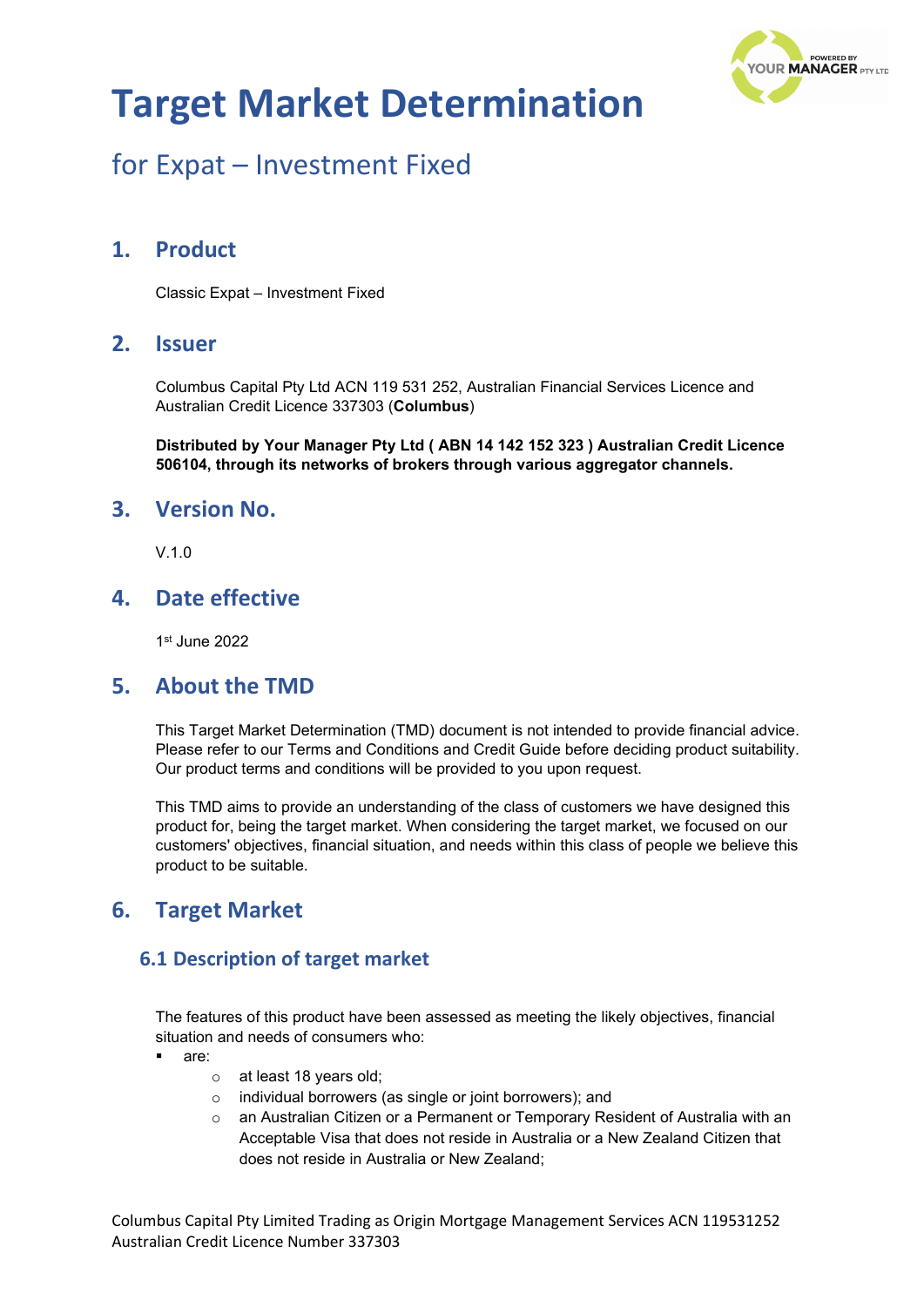

## for Expat – Investment Fixed

- require a loan to purchase or refinance an investment property and who may also wish to release some of the equity in their property for other purposes such as to consolidate debt or to be used for personal or investment purposes;
- require an offset account;
- require the certainty of a fixed interest rate;
- are able to make up to \$20k of extra repayments without penalty; and
- want the option of either principal and interest or interest only repayments.
- satisfy our eligibility criteria;

The product meets the likely objectives, financial situation and needs of consumers in the target market because it provides them with the certainty of a fixed rate for an initial period of time, allows them to deposit funds into an offset account and/or make additional payments directly into the loan to reduce the amount of interest payable up to \$20k additional per annum whilst maintaining the ability to draw on surplus funds when required. This product also allows consumers to select interest only or principal and interest repayments in order to reduce their overall debt and build equity.

### **6.2 Classes of consumers for who the product may not be suitable**

This product may not be suitable for consumers who:

- do not meet the eligibility requirements;
- are looking to construct a property; or
- require the ability to provide alternative methods of income verification.

### **6.3 Description of the Product, including key attributes**

- Fixed interest rate;
- Repayment options:
	- o principle and interest; or
	- o interest only
- Redraw available
- Able to make up to \$20k of extra repayments without penalty
- Minimum loan size: \$50,000
- Maximum Loan Size: \$2,000,000 (subject to LVR and postcode policy)
- Maximum LVR 80%
- Offset facility available
- Application fee is payable
- Settlement fee is payable
- Valuation fee is payable
- Ongoing fee is payable

### **7. Distribution Conditions/ Restrictions**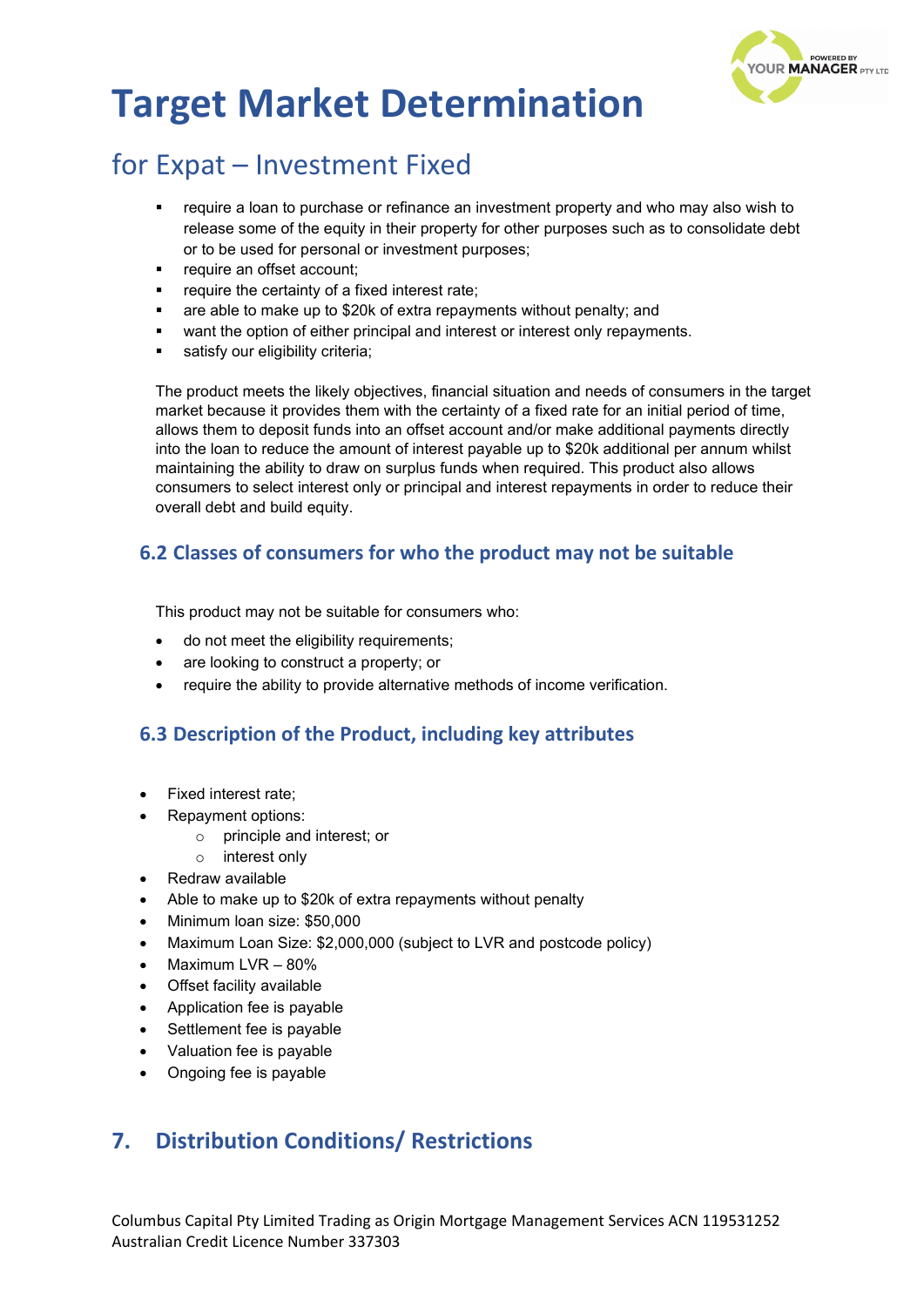

## for Expat – Investment Fixed

The following distribution channels and conditions have been assessed as being appropriate to direct the distribution of the product to the target market:

- **Direct** 
	- Online
	- By phone
	- In person (e.g. branch, agency, or premises visit)
- Third party Accredited mortgage brokers subject to Best Interests Duty (BID)

The distribution channels and conditions are appropriate because:

- the product has a wide target market;
- our staff have the necessary training, knowledge and accreditation (if required) to assess whether the consumer is within the target market. All of our staff must continually satisfy annual compliance reviews.
- we rely on existing distributors, methods, controls and supervision already in place;
- our approval system has checks and controls in place to flag applicants who may be outside the target market; and
- accredited mortgage brokers are subject to a higher duty under BID to ensure that the product is in the best interests of the particular consumer.

### **8. TMD Reviews**

We will review this TMD as follows:

| Initial review  | Within 12 months of the date of this TMD                                                                                                                                                                                                                                                                                                                                                                                                                                                                                                                                                                    |  |
|-----------------|-------------------------------------------------------------------------------------------------------------------------------------------------------------------------------------------------------------------------------------------------------------------------------------------------------------------------------------------------------------------------------------------------------------------------------------------------------------------------------------------------------------------------------------------------------------------------------------------------------------|--|
| Periodic review | Each year on the anniversary of this TMD.                                                                                                                                                                                                                                                                                                                                                                                                                                                                                                                                                                   |  |
| Review triggers | Specific events will prompt Columbus to review this TMD, which<br>includes:<br>A significant dealing of the product to consumers outside the<br>target market occurs;<br>A significant number of complaints are received from<br>customers in relation to the product;<br>A significant number of defaults occur;<br>۰.<br>A significant breach has occurred in connection with the<br>۰<br>issuing and distribution of this product; and<br>A significant number of late repayments are being recorded;<br>۰.<br>A material change is made to this product.<br>Unexpected early stage arrears are detected |  |

If a review trigger occurs, we will complete a review of the TMD within ten business days. Meanwhile, we will cease to offer this product to our customers until our TMD review concludes and any necessary changes to the product or TMD, including distribution methods, are made.